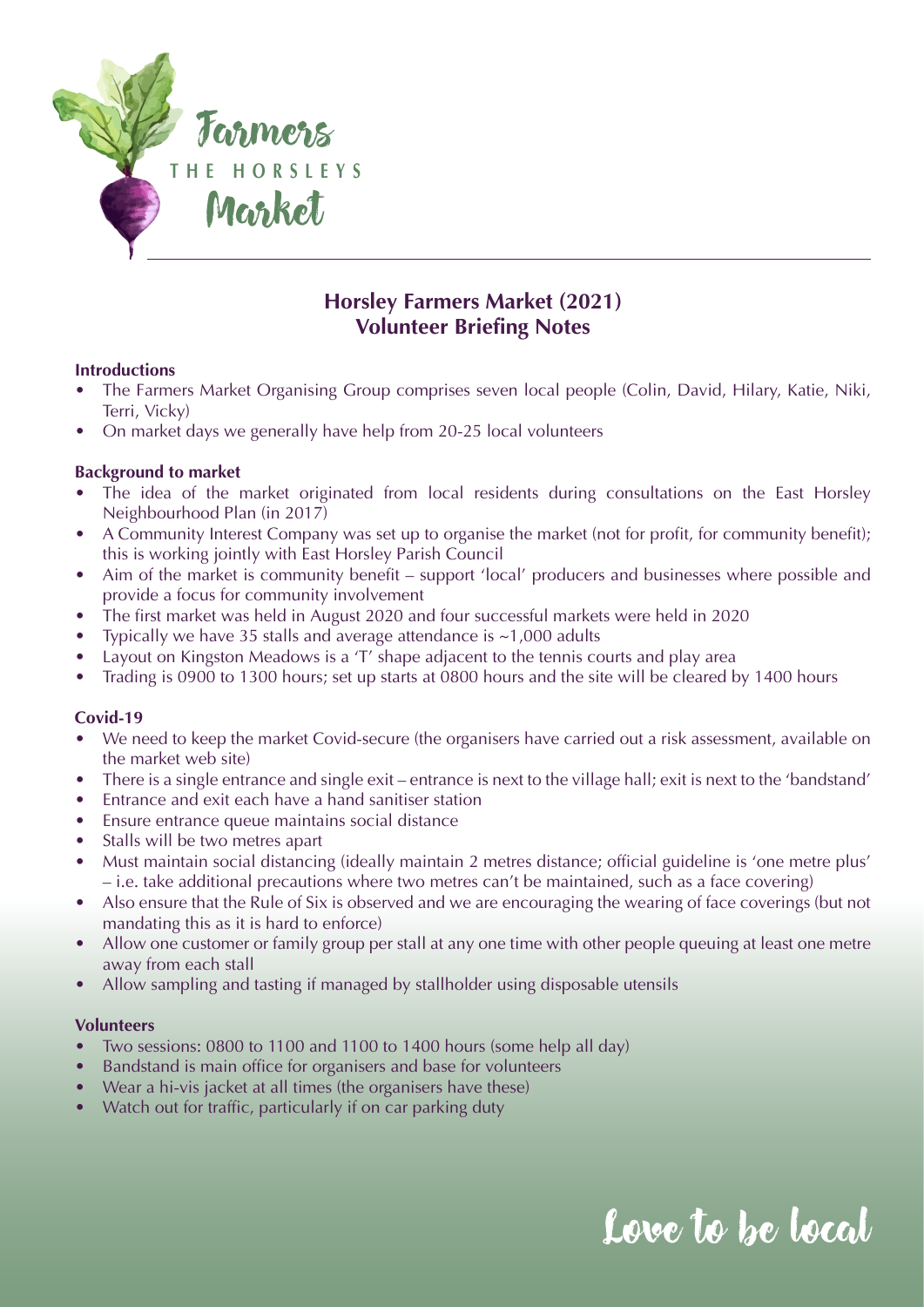

- Any problems you come across and can't resolve, speak to one of the Organising Group
- There will be a rota of volunteer roles but please be flexible
- Sanitise your hands regularly during your shift, and on leaving, and wash your hands thoroughly once home; face coverings are encouraged and should be worn by volunteers

#### **Stallholders**

- Will park on the grass behind the Medical Centre (through field gate)
- Allow vans onto the Meadow to unload but must not leave vans on the market area during the market
- Numbered stall locations are marked with paint
- Help stallholders find location and unload if they want assistance
- They must take their own rubbish away

#### **Car parking**

- The village hall will be open and we have been asked to keep up to 20 car parking spaces free for use by hirers (e.g. dance school, soccer school)
- We have permission to use the Medical Centre car park
- Must not park on Kingston Avenue to respect the residents and to allow emergency vehicles through
- Other parking is available behind The Bakery/ Quaich or at the station (the station has arranged free car parking on market day)
- Volunteers will be positioned at entrance to Kingston Avenue, entrance to the Medical Centre and entrance to the Village Hall car park

#### **Entrance & Exit**

- Ensure entrance queue maintains social distance
- Ensure people to use hand sanitiser on entrance and exit
- Count adults in using manual 'clickers' (no need to count young children)
- We aim to limit numbers in the market to  $\sim$ 250 at any one time
- When people leave, ask for feedback the feedback questionnaire should be completed by as many visitors as possible
- Also hand out marketing leaflets and vouchers for local businesses

#### **Roving roles**

- Mainly to ensure people are maintaining social distancing
- Ensure stallholders are using PPE and following hygiene protocols responsibly
- Answer any questions, provide information and pick up any litter (there are plenty of bins)

#### **Market location**

- If you are asked, the formal location is Kingston Meadows, on Kingston Avenue next to East Horsley Village Hall (post code KT24 6QT)
- The market organisers will be based in the permanent bandstand between the play area and tennis courts

# Love to be local